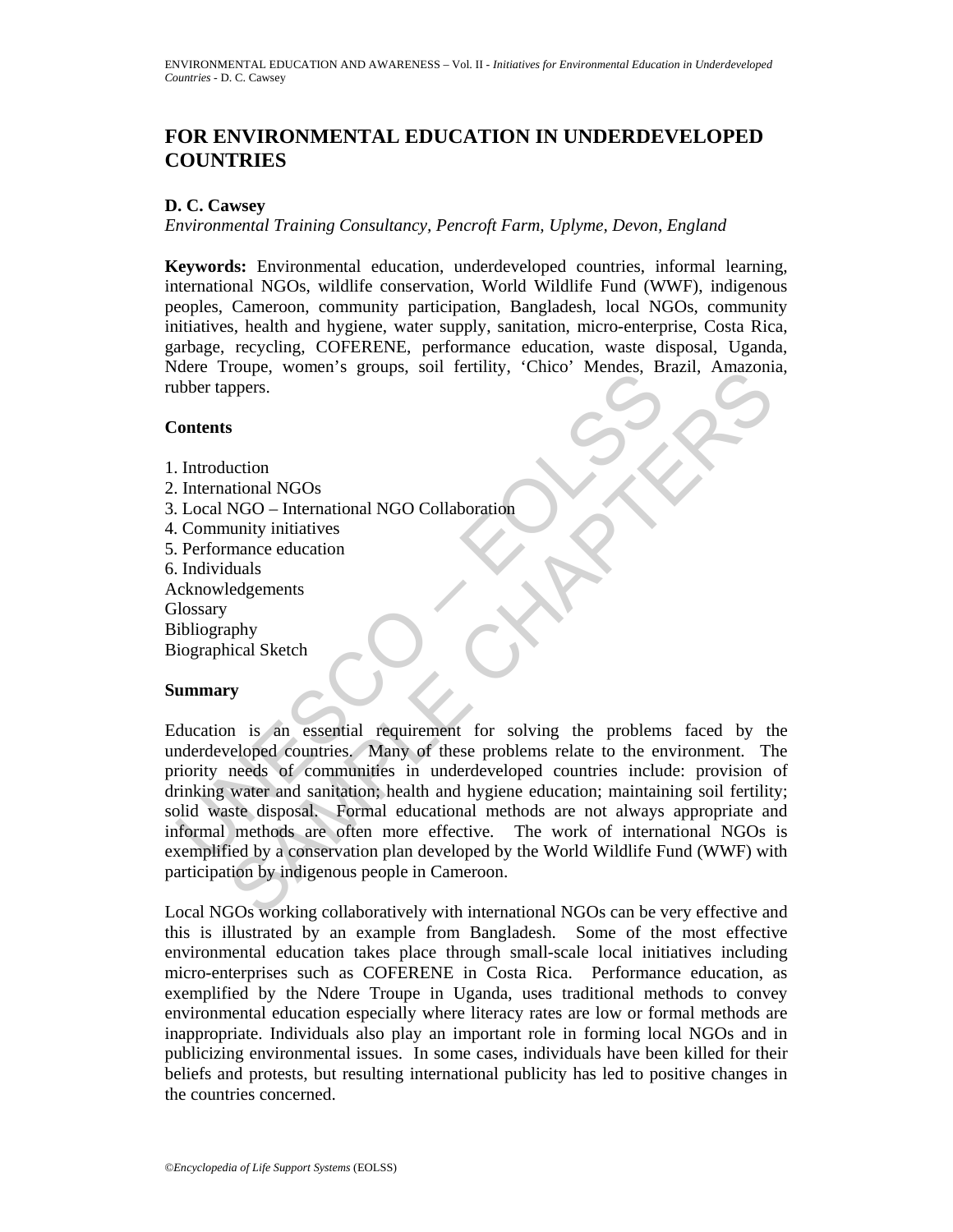## **1. Introduction**

Education is a key requirement for solving many of the problems faced by underdeveloped countries. Many of these problems relate to the environment. Before considering the important role of environmental education, the needs of rural and urban communities in underdeveloped countries should be identified. The priority needs include:

- Provision of drinking water and sanitation;
- Prevention of water borne diseases
- Health and hygiene education;
- Provision of birth control:
- Prevention of sexually transmitted diseases;
- Maintenance of soil fertility in rural areas;
- Provision of housing and transport especially in urban areas;
- Disposal of wastes especially in urban areas.

Although increasingly formal methods of education are being adopted by underdeveloped countries, such methods may not always be the most appropriate for providing environmental education. Many people in underdeveloped countries are unable to read and write. This is especially so in rural areas where, traditionally, informal learning takes place through work, play and conversation. Some examples of these informal but effective educational methods are described below.

### **2. International NGOs**

Prevention of sexually transmitted diseases;<br>
Maintenance of soil fertility in rural areas;<br>
Provision of housing and transport especially in urban areas;<br>
Disposal of wastes especially in urban areas.<br>
Ulthough increasing mion of sexually transmitted diseases;<br>
enance of soil fertility in rural areas;<br>
enance of soil fertility in rural areas;<br>
sal of wastes especially in urban areas.<br>
and of wastes especially in urban areas.<br>
and of wastes International NGOs support many different types of initiatives for environmental education in underdeveloped countries. In the field of wildlife conservation, the World Wildlife Fund (WWF) is the world's largest and most experienced independent organization. The organization supports projects linking indigenous peoples and conservation in many underdeveloped countries, for example Brazil, Central African Republic, Mongolia, Nicaragua and Papua New Guinea. Traditional peoples have accumulated vast amounts of ecological knowledge in their long history of managing their environment. This knowledge can be beneficial for nature conservation and the sustainable use of natural resources. An example from Cameroon illustrates how the knowledge of local people and specialist expertise can be brought together for wildlife management.

The Lobeke National Park is an area rich in forest resources and wildlife on which have depended generations of indigenous communities. These include the Baka Pygmy, the Bangando, and the Bakwelle. Human activities in the region include timber extraction, hunting and fishing. In order to provide a management and conservation plan for the Park, local communities, administrative and municipal authorities, representatives from the Ministry of Environment and Forests (MINEF), and representatives from WWF and the German aid agency (GTZ) were brought together to consider the issues involved. This participatory process resulted in a document which defined the boundaries of the park, community hunting zones and important sites used for rituals by the Baka people. The community was satisfied with the outcome because all the main demands of the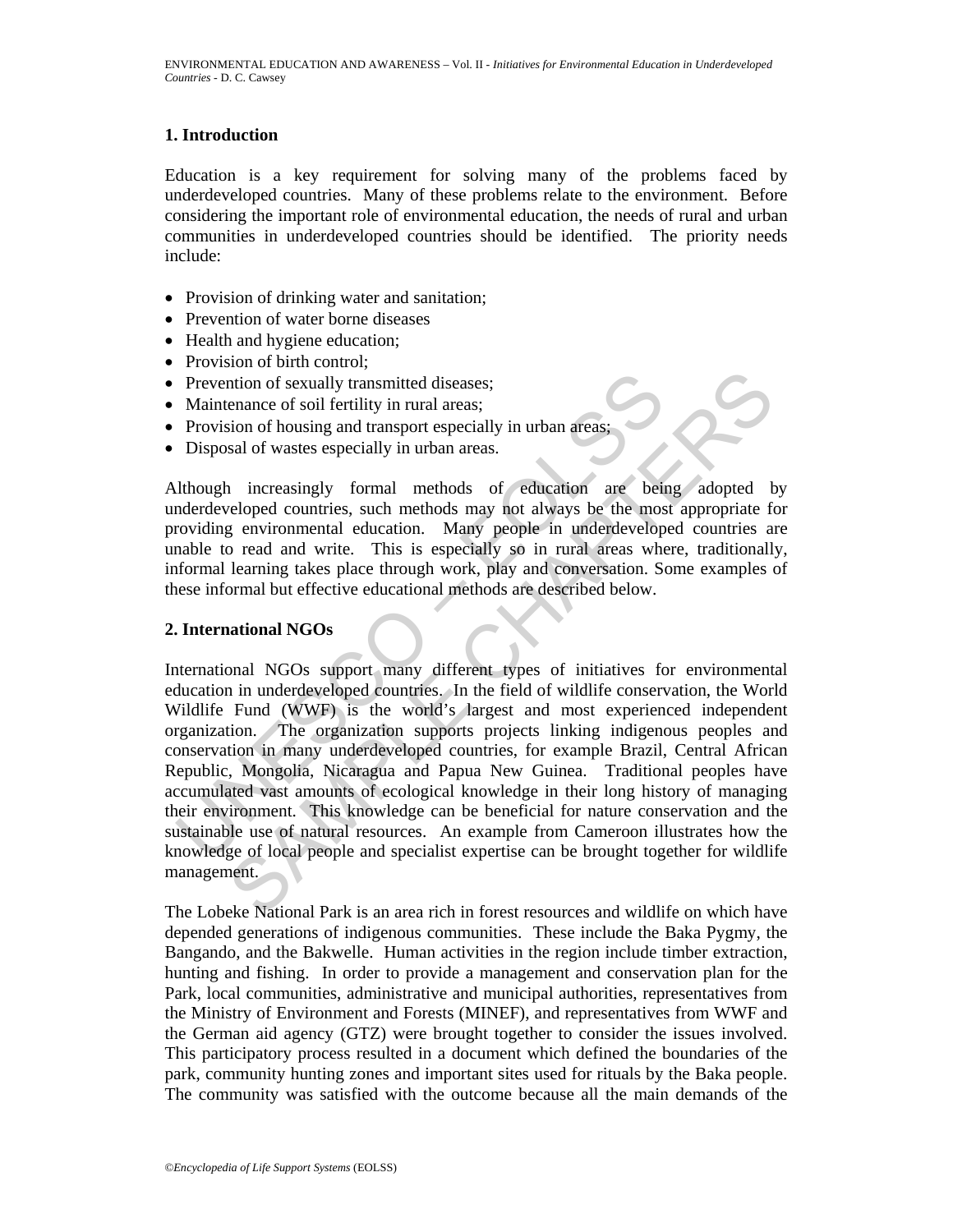local people were met, and they secured a larger area of community forest than they had expected.

WWF is involved in ecological monitoring of the Lobeke region. The Lobeke Reserve is home to a great variety of endangered animals such as forest elephants, western lowland gorillas, leopards and forest buffaloes. Unfortunately the richness of the region has attracted timber companies and poachers. Since the 1970s timber companies have opened up an extensive network of roads and tracks such that only 400 of the 2,200 square kilometers of the Lobeke Reserve are still untouched. The number of poachers has risen sharply and the number of animals has decreased significantly.

orests (MINEF) was facing an impossible task to patrol the areas of I<br>ek and Nki which together total 6000 square kilometers. With the seemany, the WWF Programme Office in Cameroon started a forest<br>eyernamy, the WWF Progra MINEF) was facing an impossible task to patrol the areas of Lobeke, Boumbs NKi which together total 6000 square kilometers. With the support of WWM; the WWF Programm Office in Cameroon started a forest guard program The in With only five guards at its disposal, the Cameroonian Ministry of Environment and Forests (MINEF) was facing an impossible task to patrol the areas of Lobeke, Boumba-Bek and Nki which together total 6000 square kilometers. With the support of WWF-Germany, the WWF Programme Office in Cameroon started a forest guard program in 1999. The initial funding guaranteed the salary of 20 guards for three years. The approach was to recruit exclusively from the local communities. All the villages of the region were informed and there were 280 applicants. After an initial selection process, 120 candidates progressed to a written examination based on their motivation and knowledge of the forest and conservation. The 50 candidates who passed were then interviewed by a panel composed of representatives of MINEF, GTZ and WWF. They were also tested on their understanding of the different roles of government and NGOs.

The new guards have had some success against the poachers. A few weeks after starting her job, Charlotte Lambo, the only woman to be appointed, commented:

*"Even in this short period of time, we have seized six pairs of elephant tusks, several kilos of bushmeat, dozens of green parrots, and even two leopard skins. Too often they*  (the poachers) *come back. Sometimes, they resist and we are obliged to beat them. That doesn't bother me, though. Here it's rare that a woman has the opportunity to beat a man!"* 

> TO ACCESS ALL THE **7 PAGES** OF THIS CHAPTER, Visit: http://www.eolss.net/Eolss-sampleAllChapter.aspx

#### **Bibliography**

- - -

Collinson, H. (1996). Green Guerrillas: Environmental Conflicts and Initiatives in Latin America and the Caribbean. Latin American Bureau, London. [This includes a series of studies concerning indigenous communities and environmental pressures, including 'Did Chico Mendes die in vain? Brazilian rubber tappers in the 1990s' by A. Hall.]